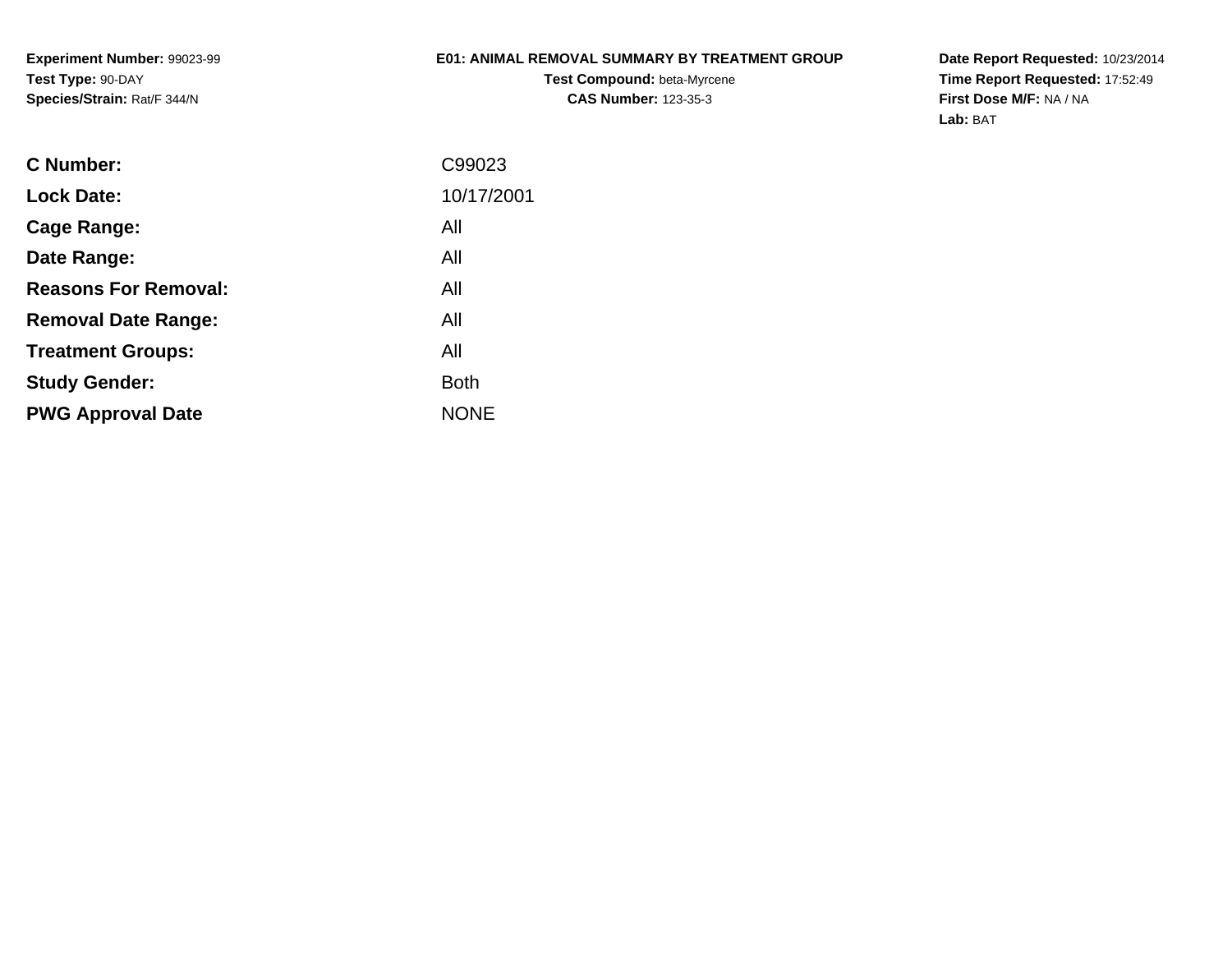# **E01: ANIMAL REMOVAL SUMMARY BY TREATMENT GROUP**

**Test Compound:** beta-Myrcene**CAS Number:** 123-35-3

|                  |                                     |                         | <b>MALE</b>                         |
|------------------|-------------------------------------|-------------------------|-------------------------------------|
| <b>TREATMENT</b> | <b>Moribund</b><br><b>Sacrifice</b> | <b>Natural</b><br>Death | <b>Terminal</b><br><b>Sacrifice</b> |
| 0 G/KG           | 0                                   | $\mathbf 0$             | 10                                  |
| 0.25 G/KG        | 0                                   | 0                       | 10                                  |
| G/KG<br>0.5      |                                     | 0                       | 10                                  |
| G/KG<br>1.0      |                                     |                         | 9                                   |
| G/KG<br>2.0      |                                     |                         | 6                                   |
| G/KG<br>4.0      |                                     | 10                      | υ                                   |
| <b>TOTAL</b>     |                                     | 14                      | 45                                  |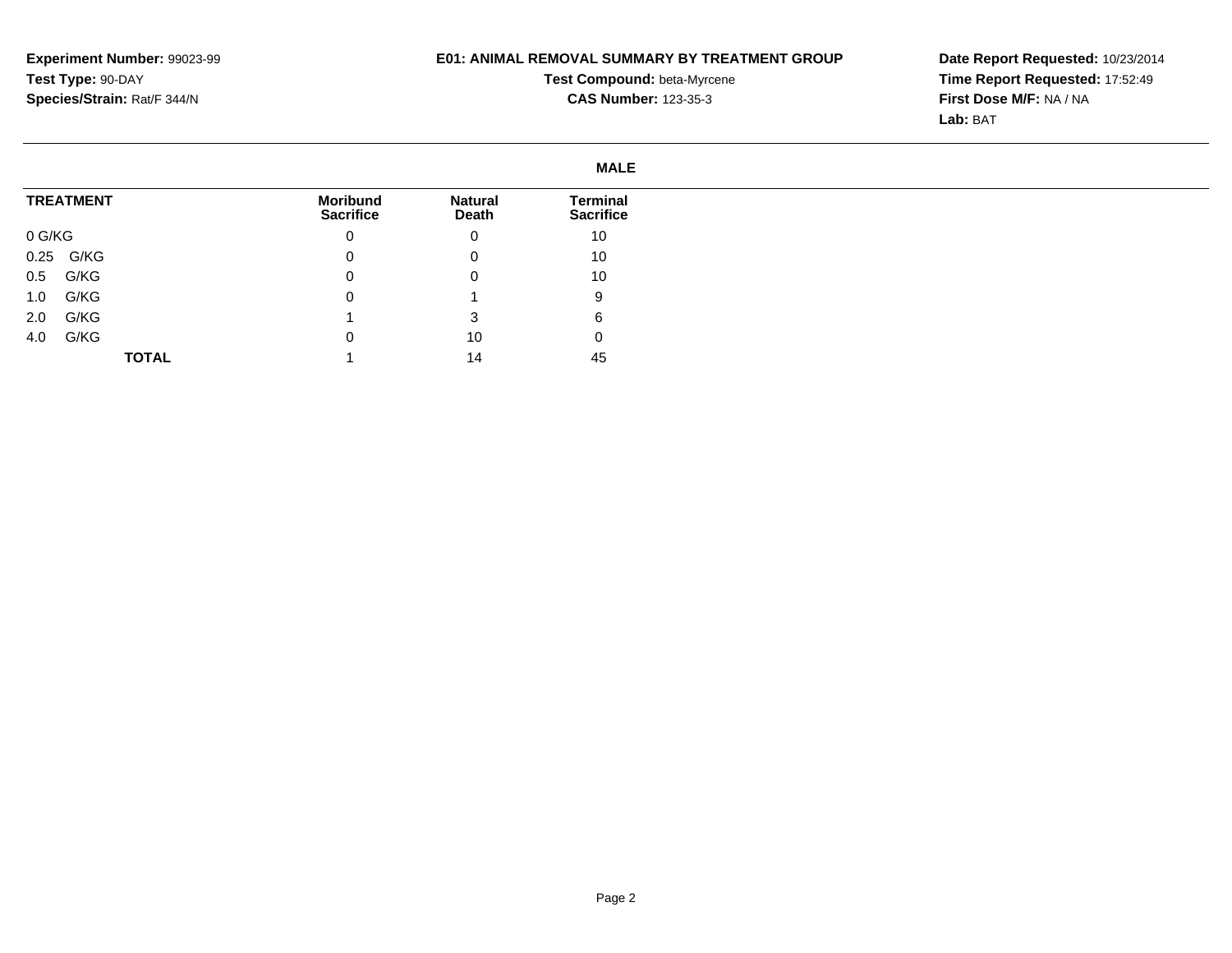**Experiment Number:** 99023-99**Test Type:** 90-DAY**Species/Strain:** Rat/F 344/N

# **E01: ANIMAL REMOVAL SUMMARY BY TREATMENT GROUP**

**Test Compound:** beta-Myrcene**CAS Number:** 123-35-3

\*\*\*END OF MALE DATA\*\*\*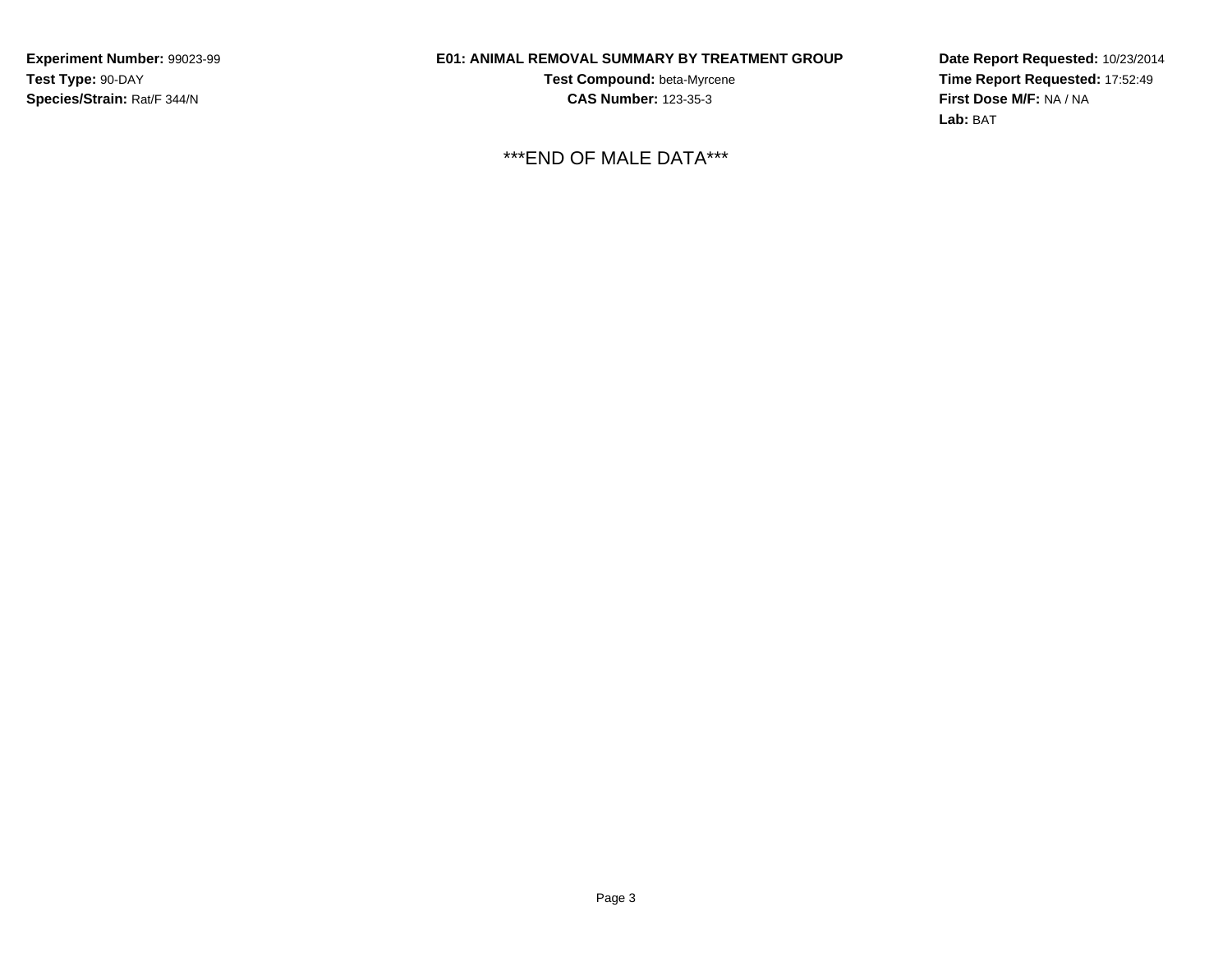# **E01: ANIMAL REMOVAL SUMMARY BY TREATMENT GROUP**

**Test Compound:** beta-Myrcene**CAS Number:** 123-35-3

|                  |                              | <b>FEMALE</b>           |                              |  |
|------------------|------------------------------|-------------------------|------------------------------|--|
| <b>TREATMENT</b> | Moribund<br><b>Sacrifice</b> | <b>Natural</b><br>Death | Terminal<br><b>Sacrifice</b> |  |
| 0 G/KG           | 0                            | 0                       | 10                           |  |
| 0.25 G/KG        | 0                            | 0                       | 10                           |  |
| G/KG<br>0.5      | 0                            | 0                       | 10                           |  |
| G/KG<br>1.0      | 0                            |                         | 9                            |  |
| G/KG<br>2.0      | റ                            | ົ<br>▵                  | 6                            |  |
| G/KG<br>4.0      | 5                            | 5                       | 0                            |  |
| <b>TOTAL</b>     |                              | 8                       | 45                           |  |